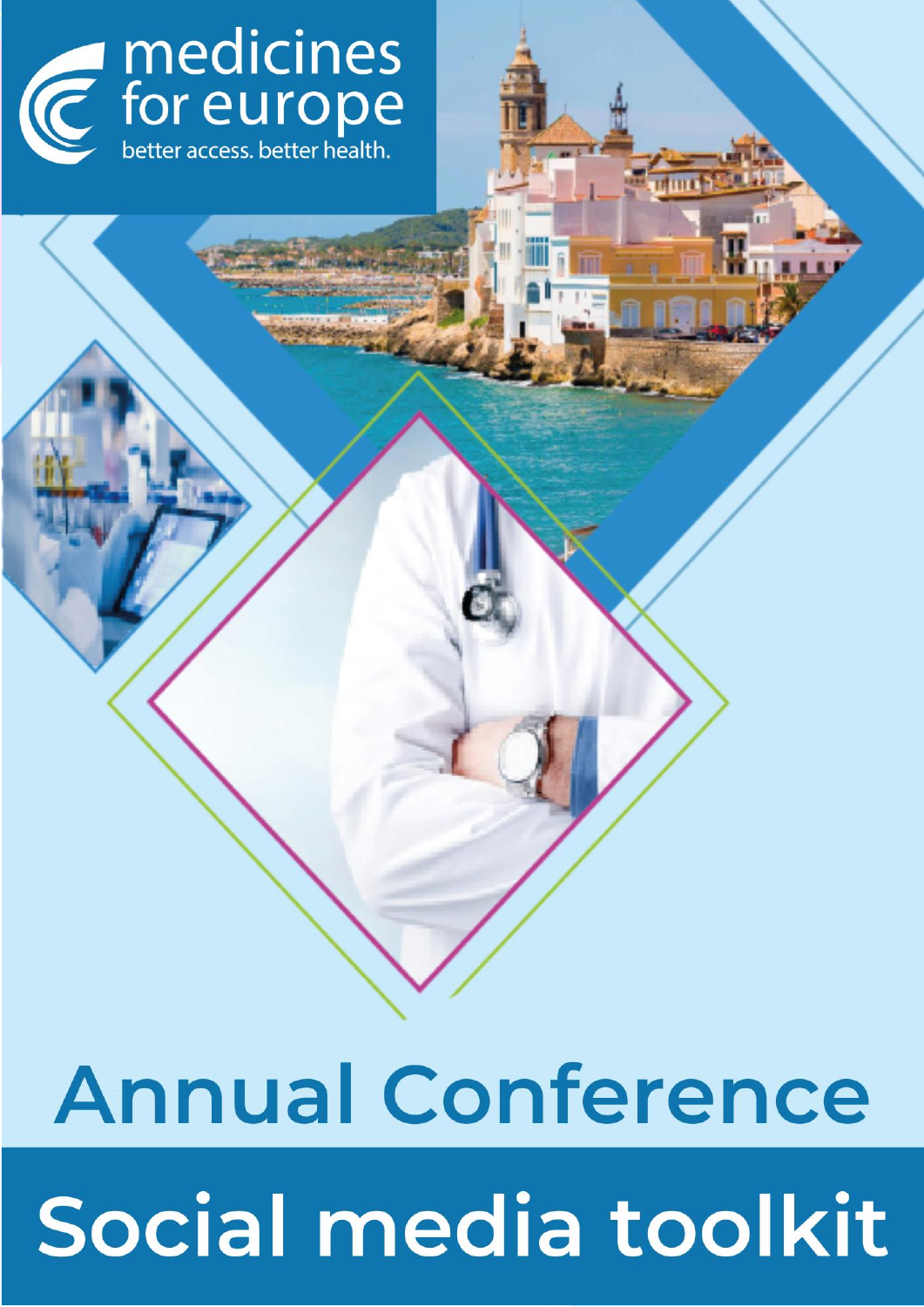#### **Background**

Join us in Sitges (Barcelona) for the 27th Medicines for Europe **Annual Conference**!

It's time to take a look at the progress made in Europe after the pandemic and to understand the impact of the revision of the EU pharmaceutical legislation on our industry.

#### Key topics

- What risks and opportunities for your product launches will result from changes in EU intellectual property rules?
- How will health systems cope with treating thousands of patients left behind during Covid-19 and how will this impact the demand for generic, biosimilar and value added medicines?
- How can generic and biosimilar medicines fill the access gap between wealthy and less wealthy countries in Europe?
- What policies can drive value added medicines for unmet health needs?
- Which policies really work to deliver better access and more sustainable biosimilar medicine markets? And which policies don't?
- How does the EU plan to ease medicines shortages and how will this affect your business?
- Which EU policies will strengthen manufacturing and supply chain resilience?

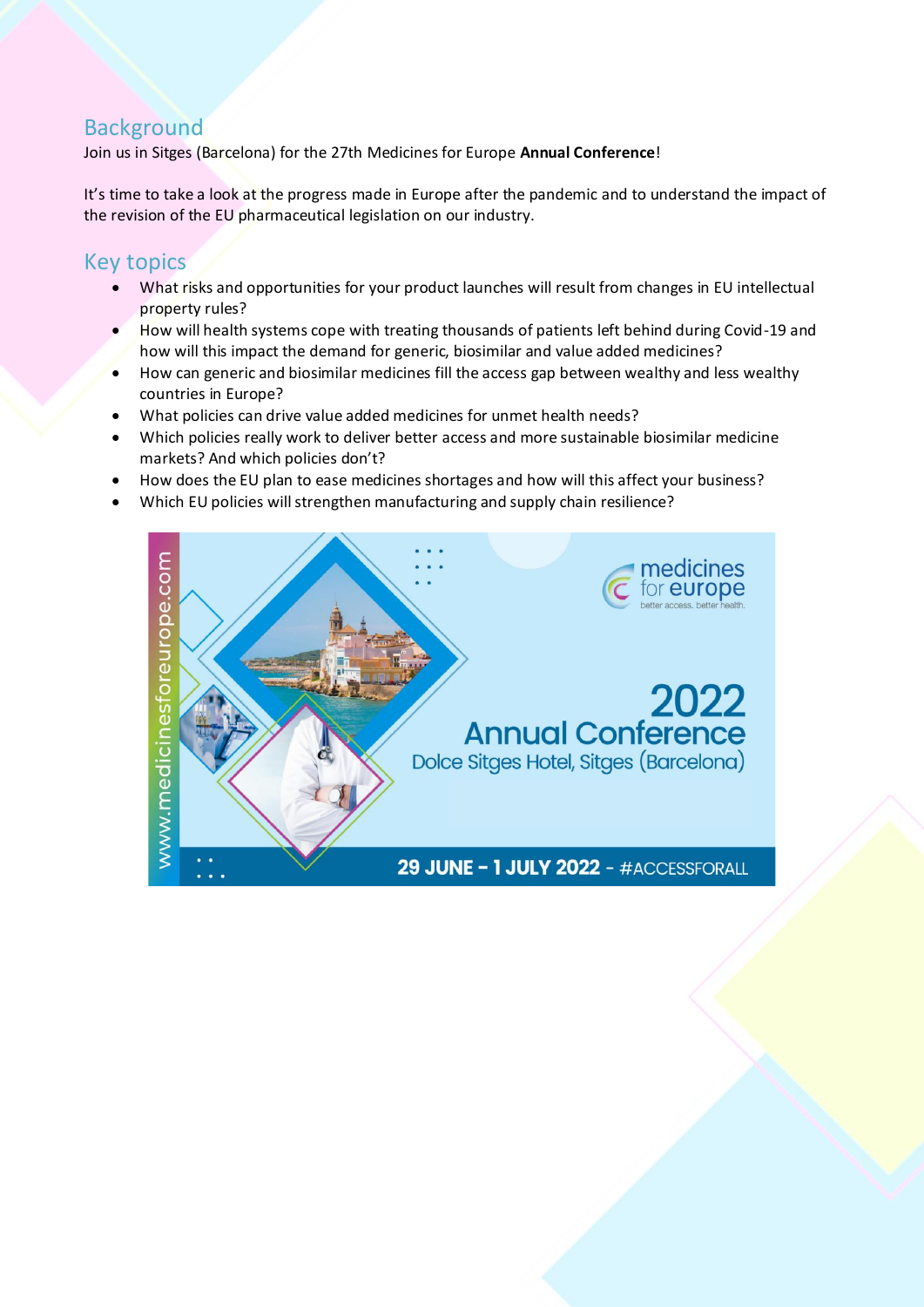#### How can I engage with the Annual Conference?

- Register via **[this](https://www.medicinesforeurope.com/events2022/annual2022/annual2022reg.htm)** link
- Make sure you follow us on our Social Media accounts.

Twitter: [@medicinesforEU](https://twitter.com/medicinesforEU) LinkedIn: [Medicines for Europe](https://www.linkedin.com/company/medicines-for-europe/)

- Retweet, share, like and/or comment on the related content.
- Create your own content or take inspiration from some of the posts listed in this toolkit

#### What content can I share?

This toolkit contains social media content that you can use to promote the Annual Conference 2022 either from your personal or corporate accounts.

Inside this document, there is a link to a **[Drive](https://1drv.ms/u/s!AiQv0IrftnJmgh1Sh3oYFlK19h8S?e=No98XB)** that allows you to download an editable PowerPoint with all the key visuals. They can be used to personalise messages or to translate the content into other languages. At the end of this toolkit, you will find the official social media plan of the Medicines for Europe corporate accounts.

If you are creating content starting from zero, feel free to add any of the following links to direct the audience to our website.

Event - <https://bit.ly/3ywTAAx> Registration - <https://bit.ly/3FkAPld> Programme – <https://bit.ly/3L20S1s>

We advise using some of the suggested hashtags below when you are referring to the online campaign:

### #MedicinesforEU or #MedsforEU22

### #AccessforAll

If you would like to add some colour to your posts, please find below some emojis that could work:

**E** Value Added Medicines **P**  $\rightarrow$  Pharma, Generic Medicines Biosimilar Medicines  $\mathbb{R}$  Save the date, Register  $\bigcap$  Access  $\mathscr O$  Supply chain **industry**  $\mathbb{Q}_p$   $\Box$   $\Diamond$  Healthcare, Research **Innovation**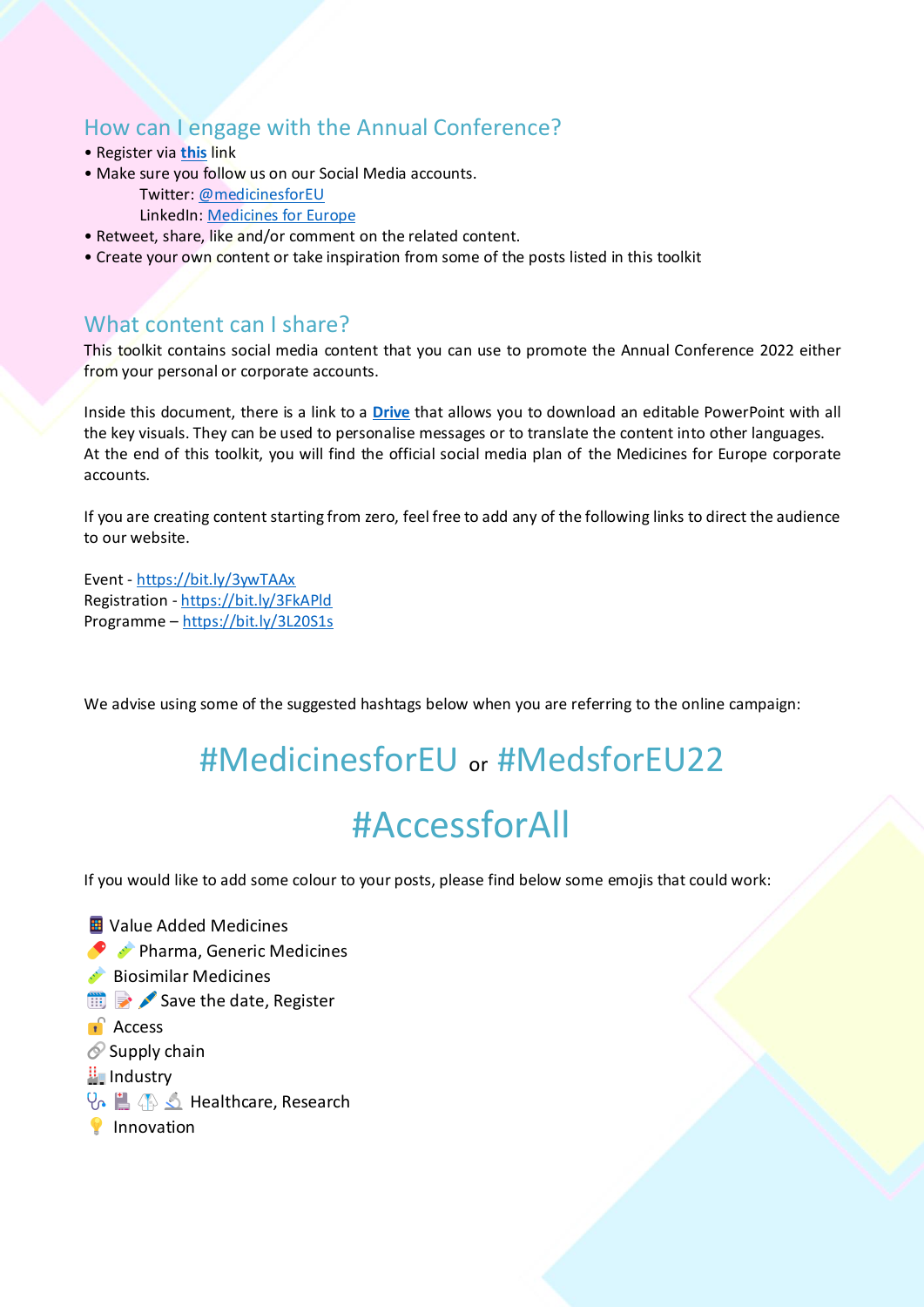### Social Media Posts

#### Save the date

SAVE THE DATES 29 Jun – 1 Jul This year, our Annual Conference, is taking place in Sitges (Spain) where we will discuss the impact of the revision of the #EUPharmaStrategy on the off-patent industry. Visit our website for more information #AccessforAll <https://bit.ly/3FkAPld>

.@medicinesforEU Annual Conference will take place in Spain between 29 Jun and 1 Jul. Visit the website to get all the latest updates on the event and on #access to medicines. #MedsforEU22 <https://bit.ly/3FkAPld>

SAVE THE DATES It's time to discuss the progress in Europe after the pandemic and the impact of the #PharmaStrategy on the medicines industry. The upcoming Annual Conference by @medicinesforEU is the place to be! Visit their website for more information <https://bit.ly/3FkAPld>

#### Session 1 – Future-proofing healthcare systems in Europe

The consequences of the COVID-19 pandemic are impacting patients globally, so we are looking ahead on how to rebuild resilient health systems for the future. Don't miss the @medicinesforEU Annual Conference, 29 Jun – 1 Jul, to learn more #MedsforEU22 <https://bit.ly/3FkAPld>

The last 2 years have posed unprecedented challenges to health systems. It's time to understand the possible active role of off-patent medicines in a post-pandemic future. Join the @medicinesforEU Annual Conference to discover more #MedsforEU22 <https://bit.ly/3FkAPld>

The COVID-19 pandemic highlighted the challenges for global pharmaceutical supply chains. The panellist in session 1 of the @medicinesforEU Annual Conference will reflect on the future actions to take Register now #MedsforEU22 <https://bit.ly/3FkAPld>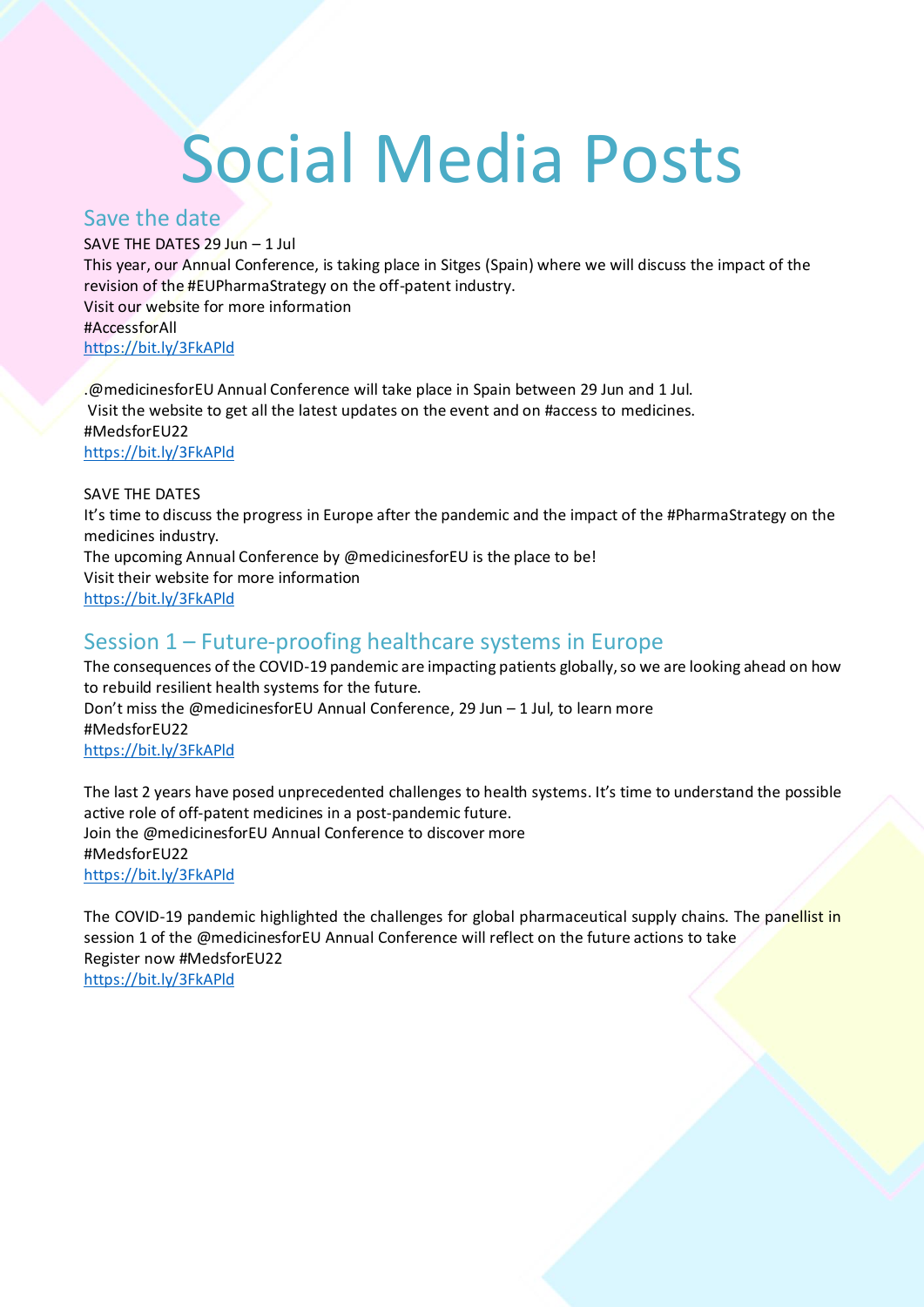#### Session 2 – A sustainable EU ecosystem for Value Added Innovation

Join the @medicinesforEU Annual Conference to understand how the #PharmaStrategy represents a historic opportunity for R&D investment in off-patent medicines to address unmet health needs. Register now #MedsforEU22 <https://bit.ly/3FkAPld>

It's time to build a sustainable European ecosystem to incentivise the development of #ValueAddedMeds. Register for the @medicinesforEU Annual Conference to discover more, 29 Jun – 1 Jul: #MedsforEU22 <https://bit.ly/3FkAPld>

The #EUPharmaStrategy is an opportunity to sustain innovation in the off-patent medicines sector, consequently moving towards more incentives for #ValueAddedMeds. The upcoming @medicinesforEU Annual Conference is the place to learn more #MedsforEU22 <https://bit.ly/3FkAPld>

#### Session 3 – Reshaping national market policies to ensure availability

New pricing & reimbursement models for generic #medicines & procurement reforms are necessary for a more sustainable medicines market that secures #access to medicines for patients. Join us at @medicinesforEU Annual Conference to find out more #MedsforEU22 <https://bit.ly/3FkAPld>

Securing long-term competitive markets is central to supply security and preventing medicines shortages. At the @medicinesfor EU Annual conference, we will address new pricing and reimbursement models. 29 Jun – 1 Jul in Sitges (Spain) #MedsforEU22 <https://bit.ly/3FkAPld>

At the @medicinesforEU Annual Conference we will discuss new pricing models for generic medicines that ensure healthy market competition allowing patients to continue to have access to their treatment. Don't miss it. Register now! #MedsforEU22 <https://bit.ly/3FkAPld>

#### Session 4 – Building strong European co-operation to prevent and mitigate

#### shortages

What role can the EU play in preventing and mitigating medicine shortages? What could the role of the health union package be? Register for the upcoming Annual conference @medicinesforEU to discover the answers,  $29 \text{ Jun} - 1 \text{ Jul}$ , #MedsforEU22 <https://bit.ly/3FkAPld>

To address the issue of medicine shortages, concerted action at European level is essential. Join the @medicinesforEU Annual Conference to find out what measures should be taken to ensure #access to treatment for patients & medicines supply. #MedsforEU22 <https://bit.ly/3FkAPld>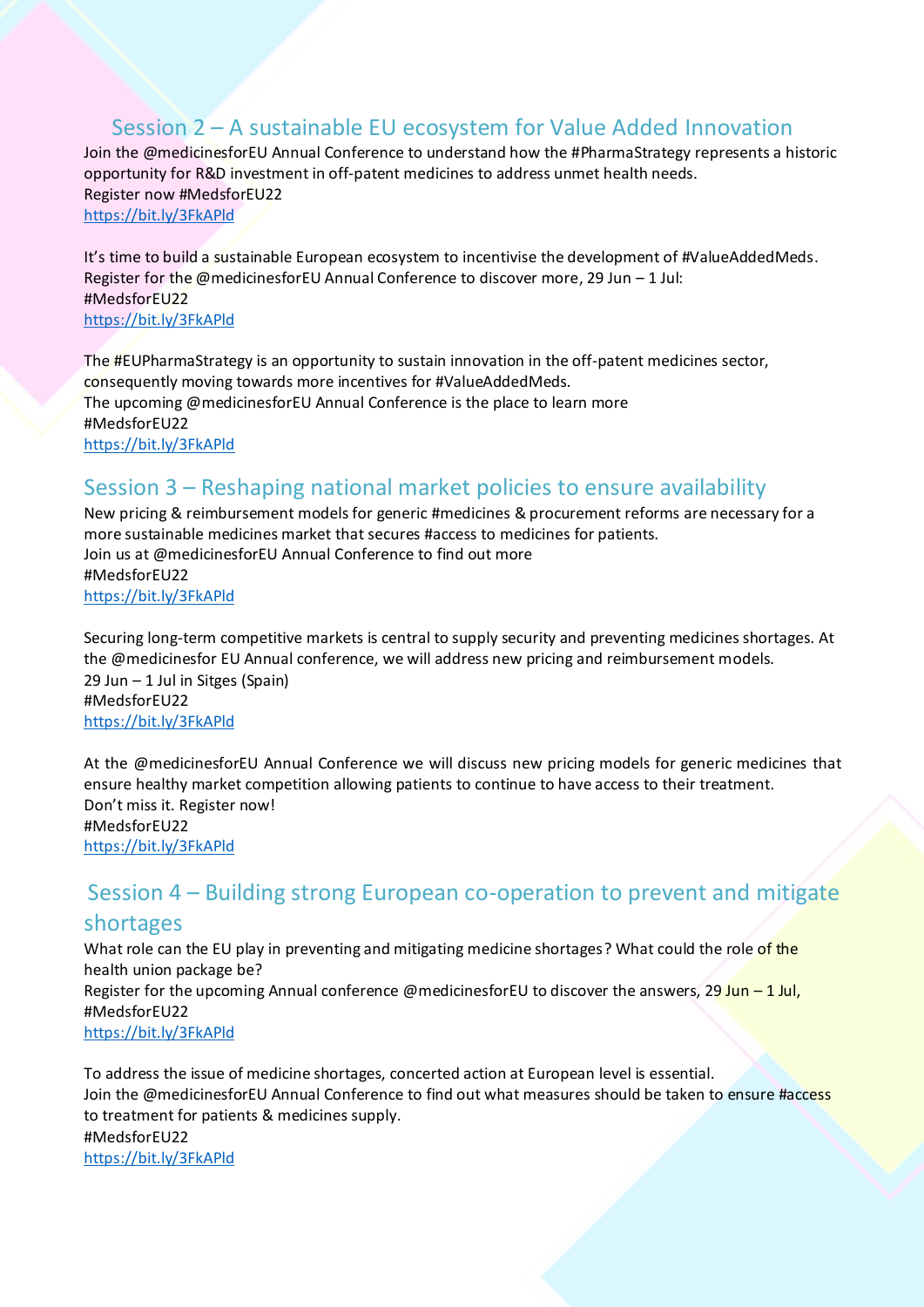The @medicinesforEU Annual Conference, 29 Jun – 1 Jul, represents an opportunity for a patient-centric dialogue on the role of institutions, regulators & the HTC community as a whole, in preventing&mitigating medicine shortages. Register now!

#MedsforEU22 <https://bit.ly/3FkAPld>

#### Session 5 – Incentivising a robust and global industry for resilient supply in

#### Europe

We want resilient supply chains for our patients!

The @medicinesforEU Annual Conference is going address this topic, focusing on key challenges and barriers that need to be addressed to reinforce medicines manufacturing. Register here #MedsforEU22 <https://bit.ly/3FkAPld>

The current challenges and barriers in ensuring resilient supply to European patients need to be addressed. Join the @medicinesforEU Annual Conference to understand how #MedsforEU22 <https://bit.ly/3FkAPld>

What can be done to ensure the EU remains a leader and an innovator in medicines manufacturing? Join the discussion at the Annual conference @medicinesforEU, 29 Jun – 1 Jul. Register below #MedsforEU22 <https://bit.ly/3FkAPld>

#### Session 6 – Planning for the long-term: the biosimilar market in 2035

For 15 years, #BiosimilarMedicines have contributed to increasing access to care in Europe. Join the Annual conference @medicinesforEU to understand how national markets are developing strategies to prepare for the future. #MedsforEU22 <https://bit.ly/3FkAPld>

#BiosimilarMedicines represent a pivotal pillar for patient care and their sustainability is influenced by national policies. Join the upcoming @medicinesforEU Annual Conference, 29 Jun – 1 Jul, to discover future scenarios. #MedsforEU22 <https://bit.ly/3FkAPld>

@medicinesforEU's Annual Conference, 29 Jun – 1 Jul, will close with a panel on #BiosimilarMedicines and how national strategies can influence the sustainability of the market and patient access to biological medicines. Register now! Don't miss it. #MedsforEU22 <https://bit.ly/3FkAPld>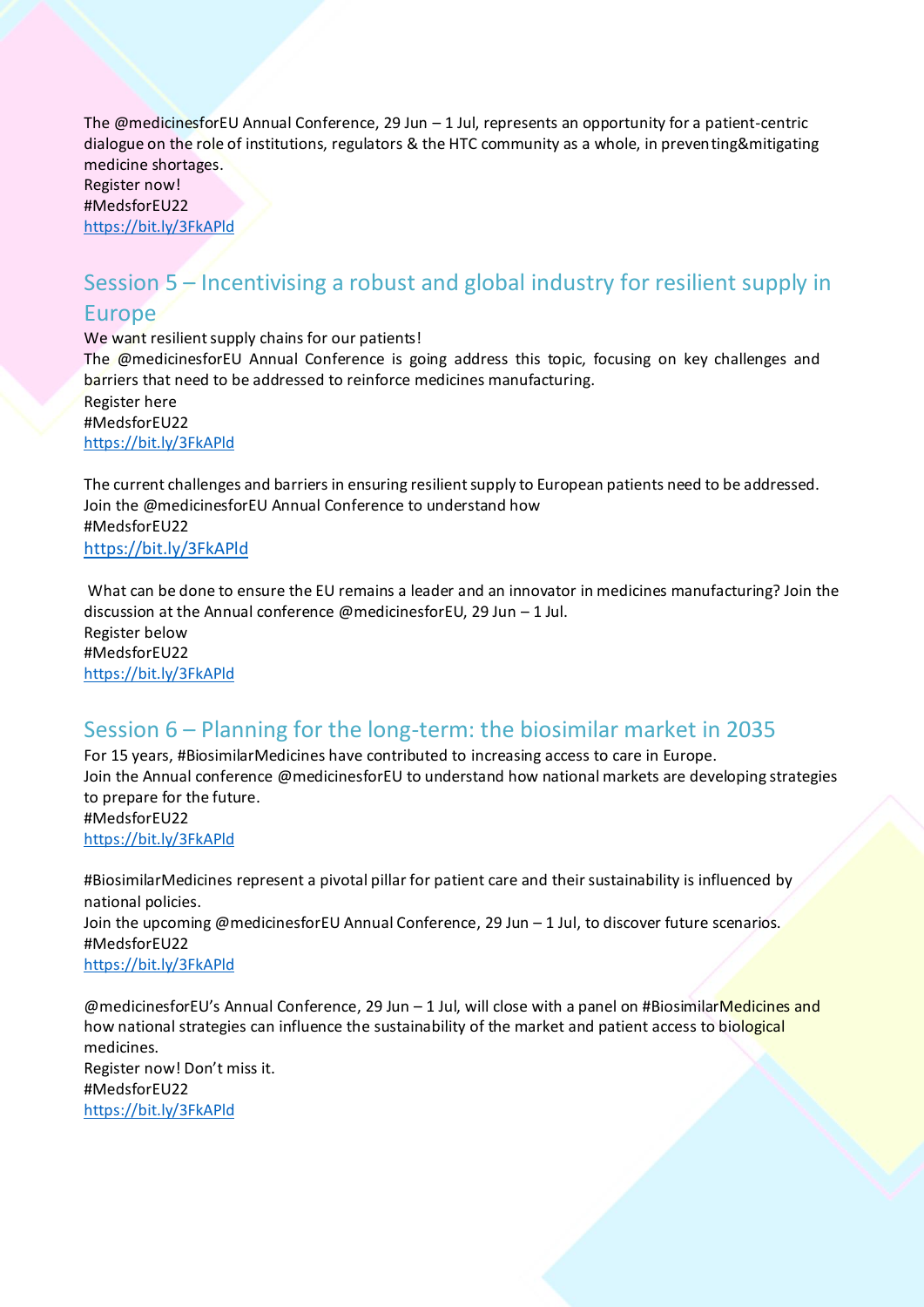## Social Media Visual Content

Please help us promote our key event by disseminating the visuals below. By clicking on any of the images, you will be redirected to a Drive containing the PNG versions of the pictures together with a PowerPoint presentation that can be edited according to your necessities.



# [Visuals](https://1drv.ms/u/s!AiQv0IrftnJmgh1Sh3oYFlK19h8S?e=No98XB)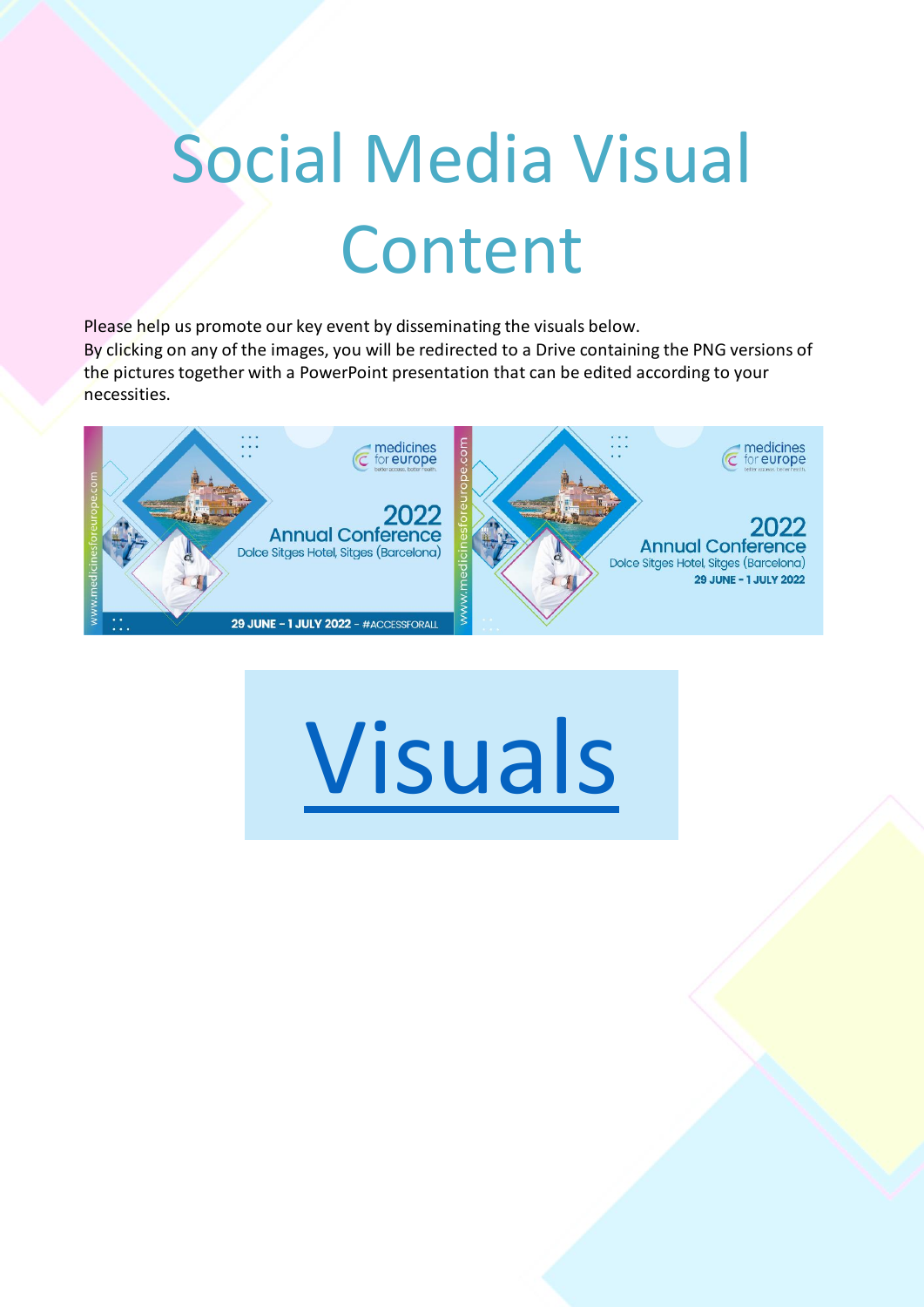The 16th Legal Affairs Conference will also take place in the Dolce Sitges Hotel on 29 June 2022. Visit our **[website](https://www.medicinesforeurope.com/events/lac2022/)** for more information.

You can also use our brand-new **[podcast](https://www.medicinesforeurope.com/podcast/)** to leverage the promotion of the event. It counts two episodes focusing on **Value Added Medicines** and inequalities in **access** to treatment in different EU region, with a focus on the CEE region.

We would like to thank you for your interest in engaging with the Annual Conference online.

If you have any inquiries referring to the content or the way to communicate it, please feel free to contact us:

Press: Kat[e koregan@medicinesforeurope.com](mailto:koregan@medicinesforeurope.com) Social Media: Marta P. [mpratico@medicinesforeurope.com](mailto:mpratico@medicinesforeurope.com)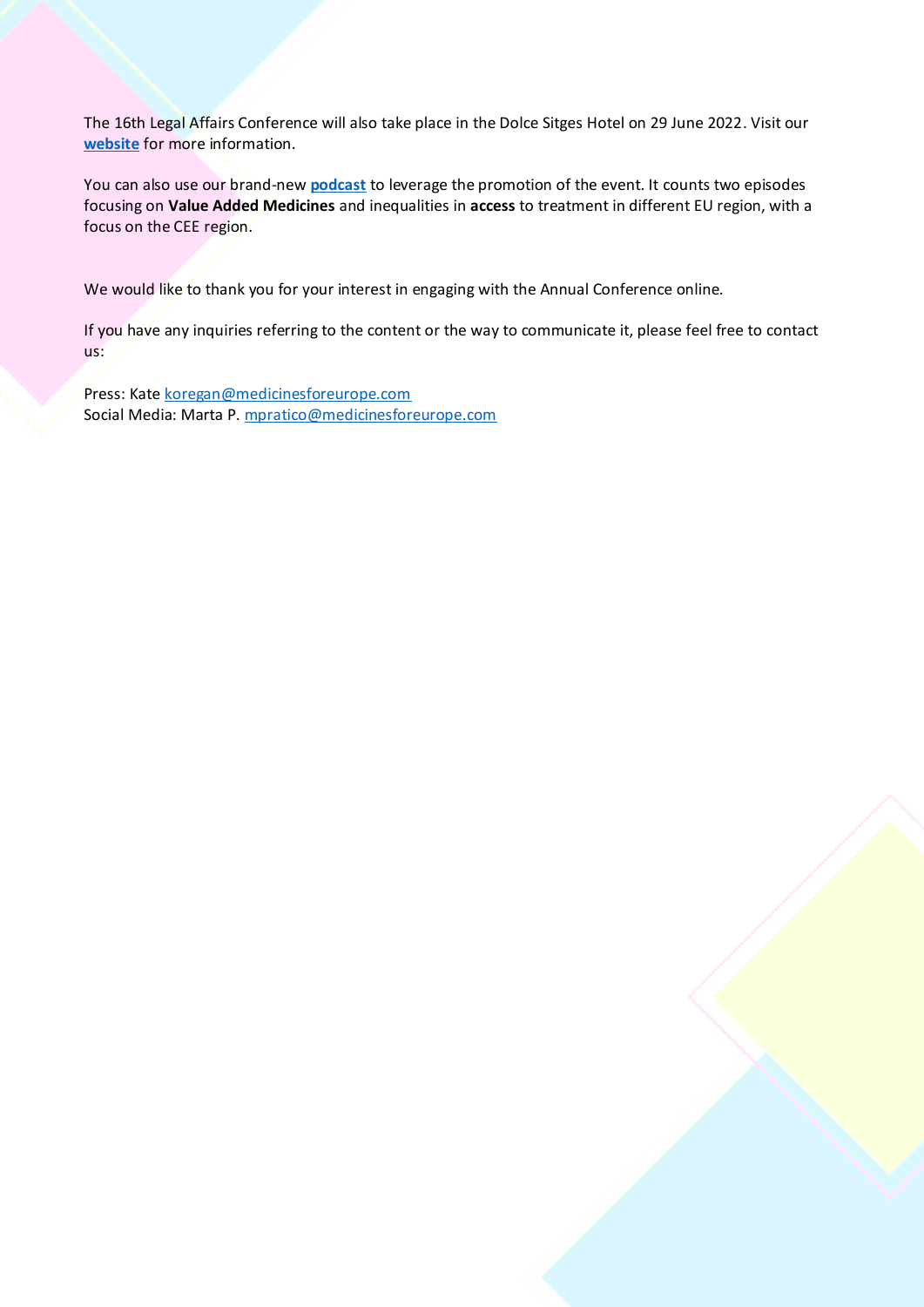## Medicines for Europe Social Media plan

| Date  | Text                                                                                                                                                                                                                                                                                                                                                                                                                                                                                 | Visual |                                                                                                                                                                           |
|-------|--------------------------------------------------------------------------------------------------------------------------------------------------------------------------------------------------------------------------------------------------------------------------------------------------------------------------------------------------------------------------------------------------------------------------------------------------------------------------------------|--------|---------------------------------------------------------------------------------------------------------------------------------------------------------------------------|
| 16/05 | $\boxed{iii}$ 29 June - 1 July<br>Save these dates & register for our Annual Conference if<br>you would like to take part in the discussion on<br>sustainability of medicines markets, shortages and security<br>of supply, & intellectual property reforms<br>#AccessforAll #MedsforEU22<br>https://bit.ly/3FkAPld                                                                                                                                                                  |        | medicines<br>for europe<br><b>Annual Conference</b><br>Save the dates!<br>29 JUNE - 1 JULY 2022 - #ACCESSFORALL                                                           |
| 19/05 | [11] 29 June to 1 July, register for the Annual Conference,<br>where we will discuss the impact of and progress following<br>the pandemic as well as the #PharmaStrategy with experts<br>from the field.<br>#AccessforAll #MedsforEU22<br>https://bit.ly/3FkAPld                                                                                                                                                                                                                     |        | medicines<br>or <b>europe</b><br><b>Annual Conference</b><br>Kegistev now!<br><b>29 JUNE - 1 JULY 2022 - #ACCESSFORAL</b>                                                 |
| 23/05 | From the beginning of the COVID-19 pandemic, healthcare<br>systems were challenged in many ways. In our upcoming<br>#MedsforEU22 Annual Conference, 29 Jun - 1 Jul, we will<br>discuss possible solutions. If you haven't yet done so,<br>register here:<br>https://bit.ly/3FkAPld<br>If you would like to know more about the challenges faced<br>in CEE countries, listen to the second episode of our<br>podcast!<br>https://www.medicinesforeurope.com/podcast/<br>#AccessforAll |        | medicines<br>or europe<br><b>Annual Conference</b><br><b>Session 1</b><br><b>Future-proofing healthcare</b><br>systems in Europe<br>29 JUNE - 1 JULY 2022 - #ACCESSFORALL |
| 25/05 | This June, we will discuss the future of the off-patent<br>Pharma sector. What is the EU plan to address shortages?<br>What are the measures from the #EUPharmaStrategy to<br>address shortages?<br>Register for our #MedsforEU22 Annual Conference to<br>join the conversation<br>https://bit.ly/3FkAPld                                                                                                                                                                            |        | <b>medicines</b><br>for <b>europe</b><br><b>Annual Conference</b><br>egister now!<br>29 JUNE - 1 JULY 2022 - #ACCESSFORALI                                                |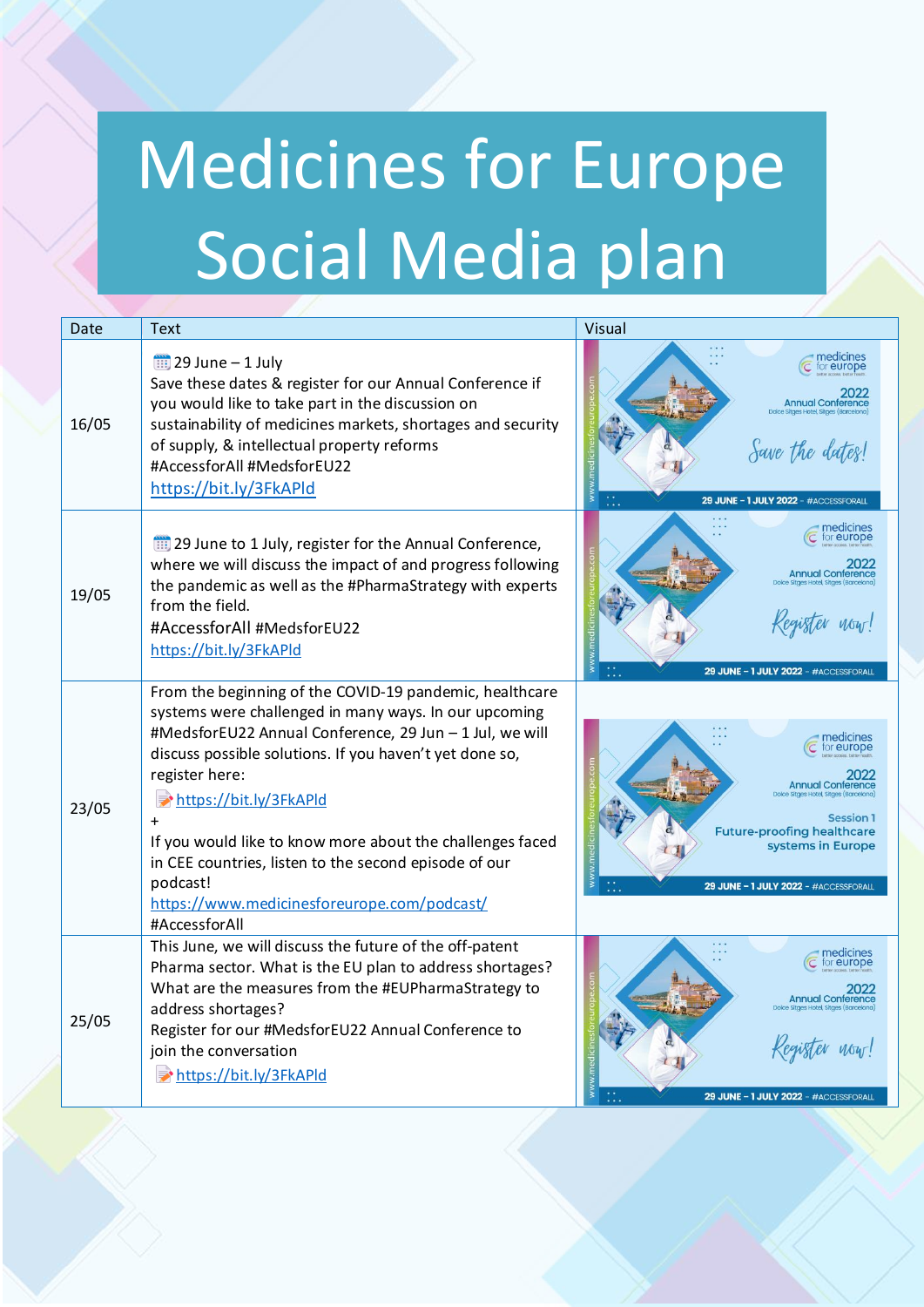|       | #ValueAddedMeds need the creation of an ecosystem that<br>supports continuous improvement in treatments.<br>Join our #MedsforEU22 Annual Conference, 29 Jun - 1 Jul,<br>to know how the #PharmaStrategy can sustain the<br>innovation of the off-patent sector<br>https://bit.ly/3FkAPld<br>If you would like to know more about the benefits that<br>#VAMs can give to patients and the HTC sector, listen to our<br>podcast!<br>https://www.medicinesforeurope.com/podcast/<br>#AccessforAll | medicines<br>for europe<br><b>Annual Conference</b><br>Dolce Sitges Hotel, Sitges (Bare<br><b>Session 2</b><br>A sustainable EU ecosystem<br>for Value Added Innovation<br>29 JUNE - 1 JULY 2022 - #ACCESSFORALL                                                               |
|-------|------------------------------------------------------------------------------------------------------------------------------------------------------------------------------------------------------------------------------------------------------------------------------------------------------------------------------------------------------------------------------------------------------------------------------------------------------------------------------------------------|--------------------------------------------------------------------------------------------------------------------------------------------------------------------------------------------------------------------------------------------------------------------------------|
| 30/05 | This June, we will discuss sustainability of medicines<br>markets, shortages and security of supply, and intellectual<br>property reforms during our #MedsforEU22 Annual<br>Conference.<br>Would you like to know more about it?<br>Visit our website<br>https://bit.ly/37me5EP<br>#AccessforAll                                                                                                                                                                                               | medicines<br>or europe<br><b>Annual Conference</b><br>Dolce Sitces Hotel Sitces (Barce<br>er now!<br>29 JUNE - 1 JULY 2022 - #ACCESSFORAL                                                                                                                                      |
| 1/06  | New pricing models for generic medicines and procurement<br>reforms can ensure healthier competition in the European<br>market and<br>greater #access to treatment for patients<br>Register to #MedsforEU22 Annual Conference to join the<br>discussion<br>https://bit.ly/3FkAPld                                                                                                                                                                                                              | <b>medicines</b><br>for <b>europe</b><br><b>Annual Conference</b><br><b>Session 3</b><br><b>Reshaping national market</b><br>policies to ensure availability<br>29 JUNE - 1 JULY 2022 - #ACCESSFORALL                                                                          |
| 3/06  | The #MedsforEU22Annual Conference in June will be<br>the perfect spot to discuss:<br>#Access gaps in Europe<br>$\times$ Measures to address shortages<br>Sustainable markets<br>Save your spot by registering on our website<br>https://bit.ly/3FkAPld<br>#AccessforAll                                                                                                                                                                                                                        | nedicines<br>or europe<br>2022<br><b>Annual Conference</b><br>Dolce Sitges Hotel, Sitges (Barcelona<br>Kegistev now!<br>29 JUNE - 1 JULY 2022 - #ACCESSFORALL                                                                                                                  |
| 6/6   | Our core priority is to grant timely #access to medicines to<br>every patient. We will discuss the key role of stakeholders<br>in preventing and mitigating shortages during our<br>#MedsforEU22 Annual Conference.<br>Join us m<br>https://bit.ly/3FkAPld                                                                                                                                                                                                                                     | medicines<br>for europe<br>2022<br><b>Annual Conference</b><br><b>Dolce Sitges Hotel, Sitges (Bard</b><br><b>Session 4</b><br><b>Building strong European co-</b><br>operation to prevent and<br>mitigate shortages<br>$\mathbb{R}^2$<br>29 JUNE - 1 JULY 2022 - #ACCESSFORALL |